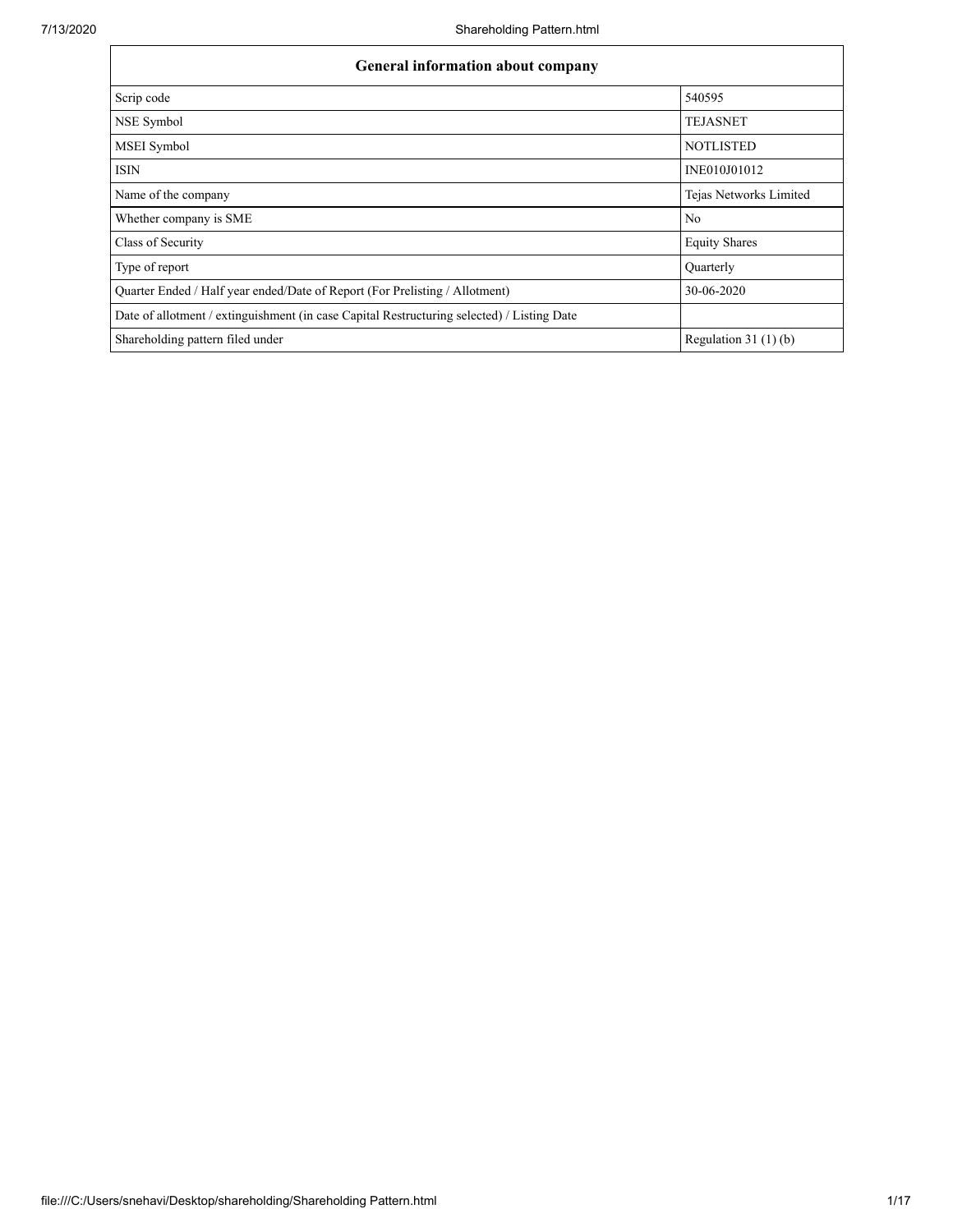|                 | <b>Declaration</b>                                                                        |                |                                |                       |                             |  |  |  |  |  |  |  |  |
|-----------------|-------------------------------------------------------------------------------------------|----------------|--------------------------------|-----------------------|-----------------------------|--|--|--|--|--|--|--|--|
| Sr.<br>No.      | Particular                                                                                | Yes/No         | Promoter and<br>Promoter Group | Public<br>shareholder | Non Promoter-<br>Non Public |  |  |  |  |  |  |  |  |
| $\overline{1}$  | Whether the Listed Entity has issued any partly paid up shares?                           | No             | No                             | No                    | No                          |  |  |  |  |  |  |  |  |
| $\overline{2}$  | Whether the Listed Entity has issued any Convertible Securities<br>2                      | No             | No                             | No                    | No                          |  |  |  |  |  |  |  |  |
| $\overline{3}$  | Whether the Listed Entity has issued any Warrants?                                        | No.            | No                             | N <sub>0</sub>        | N <sub>0</sub>              |  |  |  |  |  |  |  |  |
| $\overline{4}$  | Whether the Listed Entity has any shares against which<br>depository receipts are issued? | No.            | No                             | No.                   | N <sub>0</sub>              |  |  |  |  |  |  |  |  |
| $\overline{5}$  | Whether the Listed Entity has any shares in locked-in?                                    | No.            | No                             | No                    | N <sub>0</sub>              |  |  |  |  |  |  |  |  |
| 6               | Whether any shares held by promoters are pledge or otherwise<br>encumbered?               | N <sub>0</sub> | N <sub>o</sub>                 |                       |                             |  |  |  |  |  |  |  |  |
| $7\phantom{.0}$ | Whether company has equity shares with differential voting<br>rights?                     | No.            | N <sub>0</sub>                 | N <sub>0</sub>        | N <sub>0</sub>              |  |  |  |  |  |  |  |  |
| 8               | Whether the listed entity has any significant beneficial owner?                           | No             |                                |                       |                             |  |  |  |  |  |  |  |  |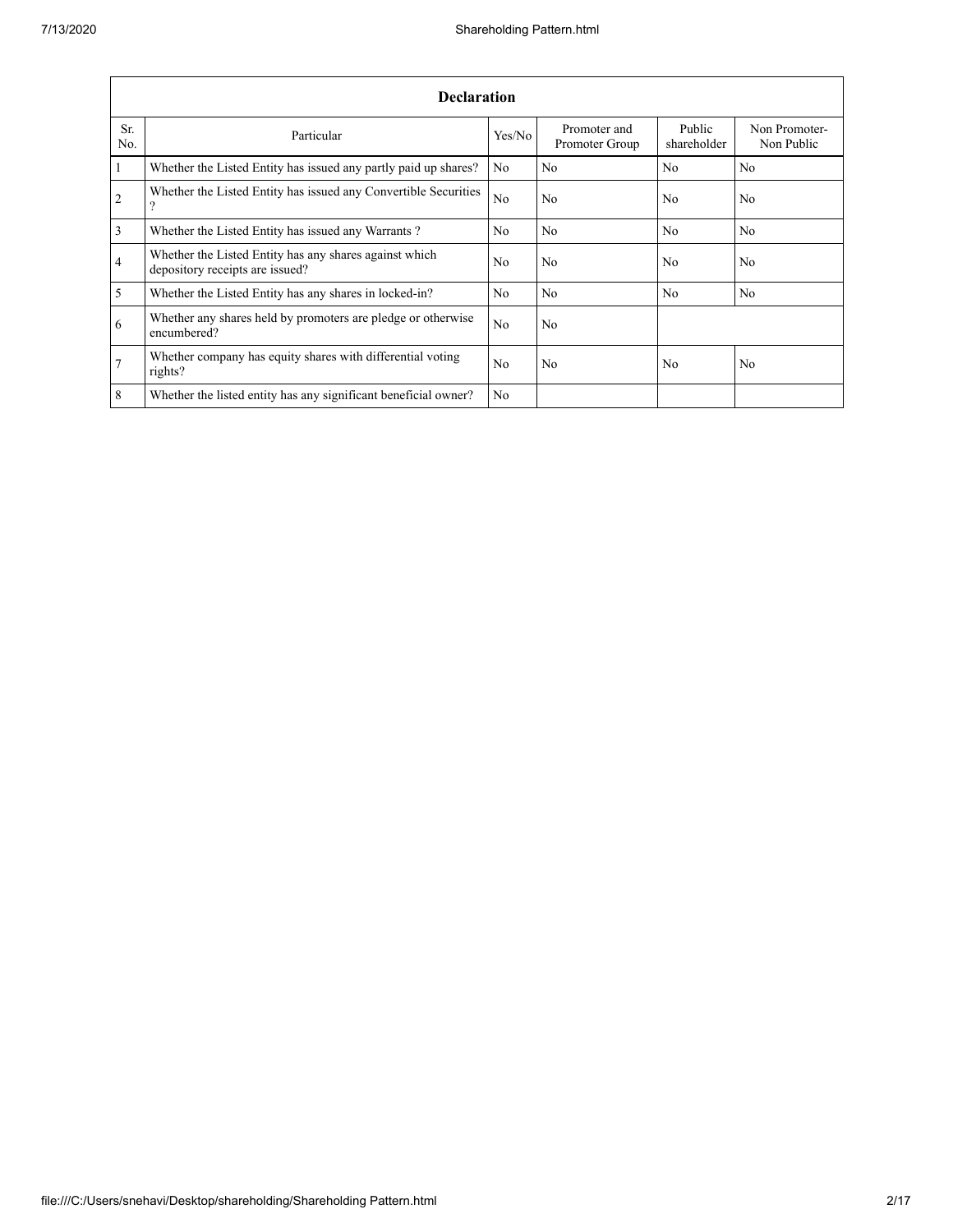| Category        |                                                                                                                                                                                                                           | No. of<br>Nos. Of                    |                | No. Of<br>Partly<br>paid-up | No. Of<br>shares | Total nos.<br>shares | Shareholding as a<br>% of total no. of | Number of Voting Rights held in each<br>class of securities (IX) |  |          |            |
|-----------------|---------------------------------------------------------------------------------------------------------------------------------------------------------------------------------------------------------------------------|--------------------------------------|----------------|-----------------------------|------------------|----------------------|----------------------------------------|------------------------------------------------------------------|--|----------|------------|
| Category<br>(I) | of<br>shareholders<br>held (VII)<br>equity<br>up equity<br>shareholder<br>Depository<br>as per SCRR,<br>shares<br>shares<br>$= (IV) +$<br>(III)<br>Receipts<br>(II)<br>held (IV)<br>held<br>$(V)$ + $(VI)$<br>(VI)<br>(V) | fully paid                           |                |                             | underlying       |                      | shares (calculated                     | No of Voting (XIV) Rights                                        |  |          | Total as a |
|                 |                                                                                                                                                                                                                           | 1957) (VIII) As a<br>% of $(A+B+C2)$ | Class eg:<br>X | Class<br>eg:y               | Total            | $%$ of<br>$(A+B+C)$  |                                        |                                                                  |  |          |            |
| (A)             | Promoter<br>&<br>Promoter<br>Group                                                                                                                                                                                        |                                      |                |                             |                  |                      |                                        |                                                                  |  |          |            |
| (B)             | Public                                                                                                                                                                                                                    | 28358                                | 92335072       |                             |                  | 92335072             | 100                                    | 92335072                                                         |  | 92335072 | 100        |
| (C)             | Non<br>Promoter-<br>Non Public                                                                                                                                                                                            |                                      |                |                             |                  |                      |                                        |                                                                  |  |          |            |
| (C1)            | <b>Shares</b><br>underlying<br>DRs                                                                                                                                                                                        |                                      |                |                             |                  |                      |                                        |                                                                  |  |          |            |
| (C2)            | Shares held<br>by<br>Employee<br>Trusts                                                                                                                                                                                   |                                      |                |                             |                  |                      |                                        |                                                                  |  |          |            |
|                 | Total                                                                                                                                                                                                                     | 28358                                | 92335072       |                             |                  | 92335072             | 100                                    | 92335072                                                         |  | 92335072 | 100        |

## **Table I - Summary Statement holding of specified securities**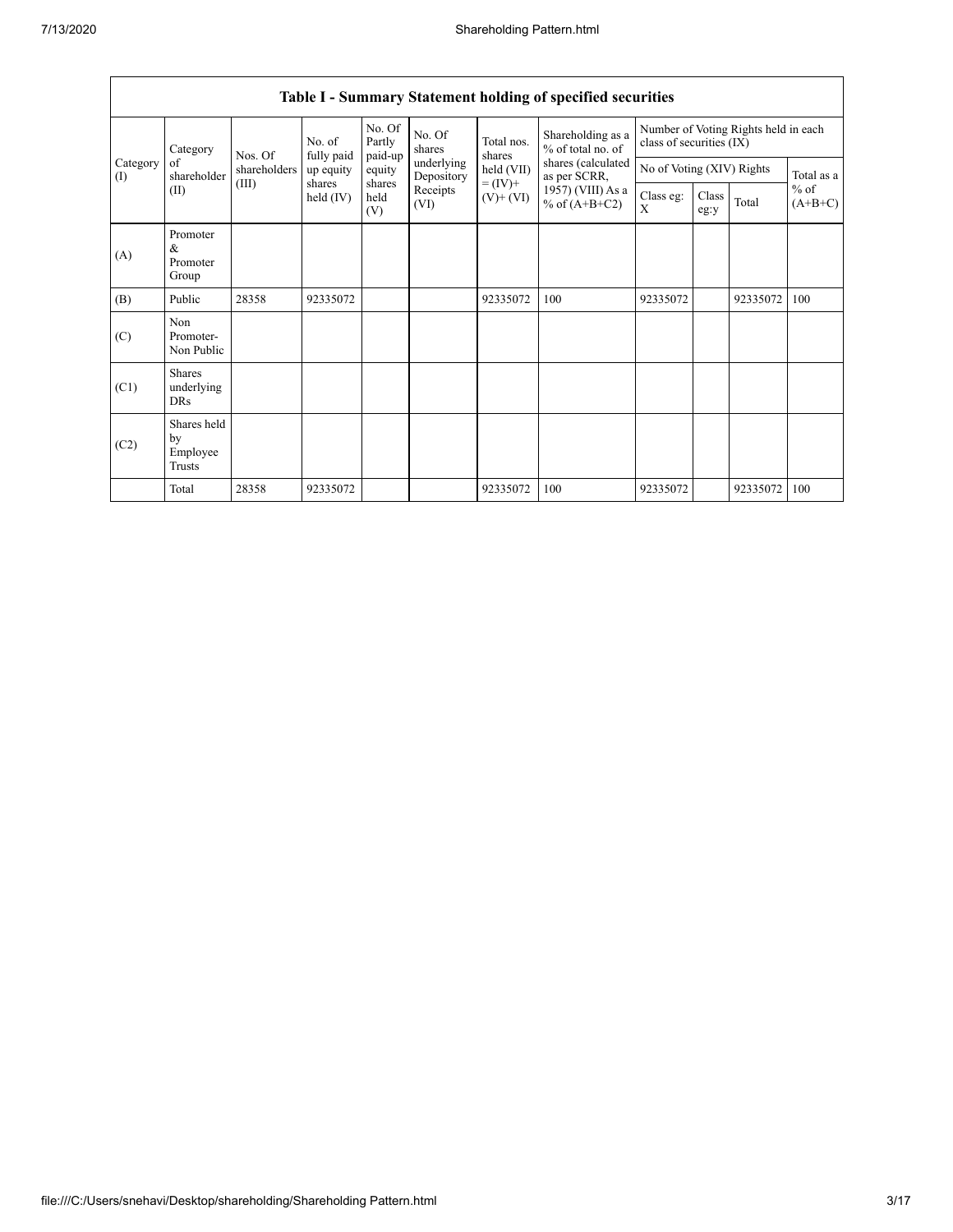|          |                                           |                                                                                                                                                            |                                                                         |                                                           | Table I - Summary Statement holding of specified securities                        |            |                                                         |                                |                                                    |                                       |
|----------|-------------------------------------------|------------------------------------------------------------------------------------------------------------------------------------------------------------|-------------------------------------------------------------------------|-----------------------------------------------------------|------------------------------------------------------------------------------------|------------|---------------------------------------------------------|--------------------------------|----------------------------------------------------|---------------------------------------|
| Category | Category<br>of                            | No. Of<br><b>Shares</b><br>Underlying                                                                                                                      | No. of<br><b>Shares</b><br>Underlying                                   | No. Of Shares<br>Underlying<br>Outstanding<br>convertible | Shareholding, as a %<br>assuming full<br>conversion of<br>convertible securities ( |            | Number of<br>Locked in<br>shares (XII)                  | <b>Shares</b><br>(XIII)        | Number of<br>pledged or<br>otherwise<br>encumbered | Number of<br>equity shares<br>held in |
| (1)      | shareholder<br>(II)                       | Outstanding<br>securities and<br>Outstanding<br>convertible<br>Warrants<br>No. Of<br>securities<br>$(X_i)$<br>Warrants (Xi)<br>(X)<br>of $(A+B+C2)$<br>(a) | as a percentage of<br>diluted share capital)<br>$(XI)=(VII)+(X) As a %$ | No.<br>(a)                                                | As a<br>$%$ of<br>total<br>Shares<br>held<br>(b)                                   | No.<br>(a) | As a<br>$%$ of<br>total<br><b>Shares</b><br>held<br>(b) | dematerialized<br>form $(XIV)$ |                                                    |                                       |
| (A)      | Promoter<br>&<br>Promoter<br>Group        |                                                                                                                                                            |                                                                         |                                                           |                                                                                    |            |                                                         |                                |                                                    |                                       |
| (B)      | Public                                    |                                                                                                                                                            |                                                                         |                                                           | 100                                                                                |            |                                                         |                                |                                                    | 91967768                              |
| (C)      | Non<br>Promoter-<br>Non Public            |                                                                                                                                                            |                                                                         |                                                           |                                                                                    |            |                                                         |                                |                                                    |                                       |
| (C1)     | <b>Shares</b><br>underlying<br><b>DRs</b> |                                                                                                                                                            |                                                                         |                                                           |                                                                                    |            |                                                         |                                |                                                    |                                       |
| (C2)     | Shares held<br>by<br>Employee<br>Trusts   |                                                                                                                                                            |                                                                         |                                                           |                                                                                    |            |                                                         |                                |                                                    |                                       |
|          | Total                                     |                                                                                                                                                            |                                                                         |                                                           | 100                                                                                |            |                                                         |                                |                                                    | 91967768                              |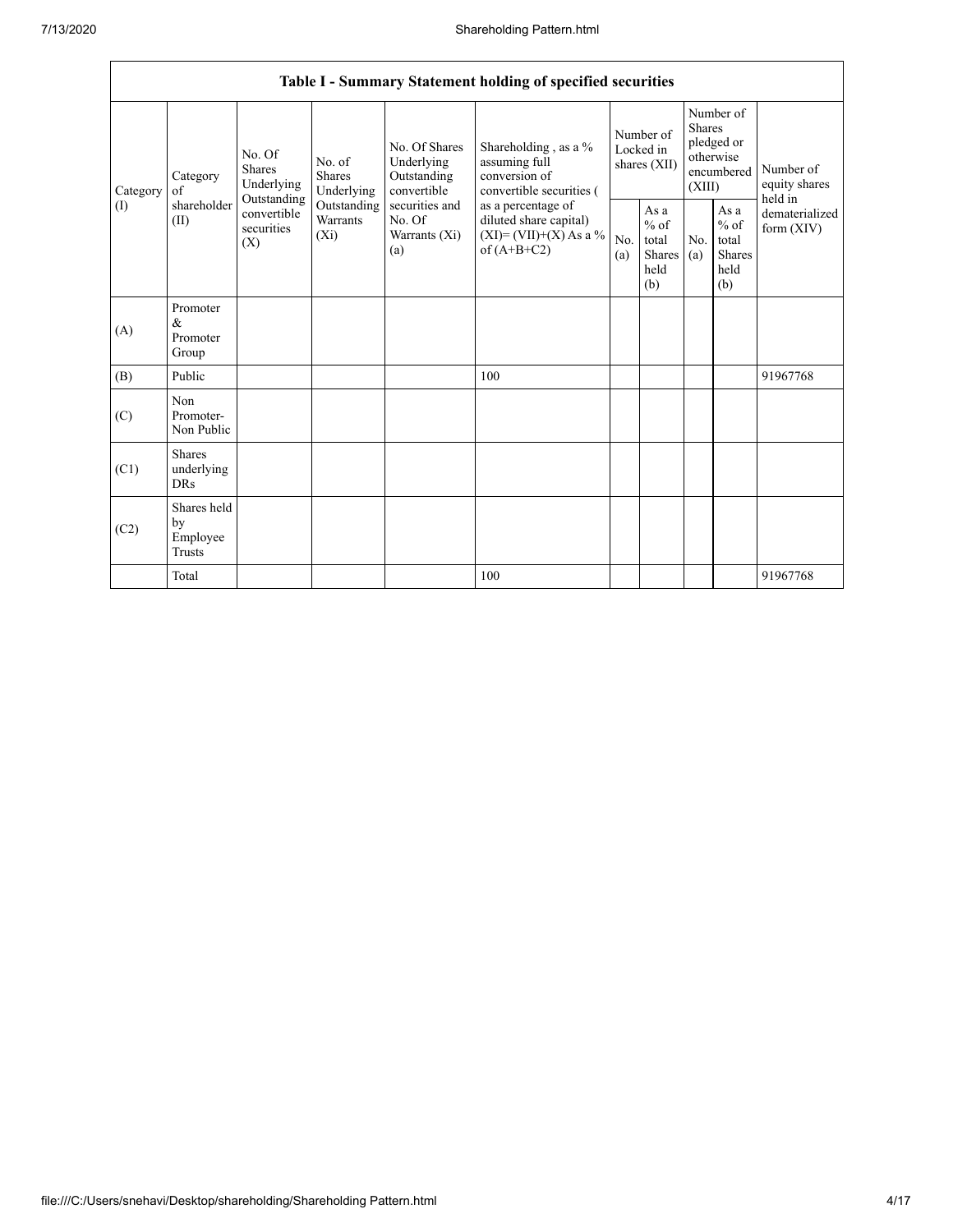|                                                                             |                                                                                                                        |                         |                         |                                 |                                    |                             | Table II - Statement showing shareholding pattern of the Promoter and Promoter Group          |                                                                    |               |          |                                 |
|-----------------------------------------------------------------------------|------------------------------------------------------------------------------------------------------------------------|-------------------------|-------------------------|---------------------------------|------------------------------------|-----------------------------|-----------------------------------------------------------------------------------------------|--------------------------------------------------------------------|---------------|----------|---------------------------------|
|                                                                             |                                                                                                                        |                         | No. of                  | No.<br>Of<br>Partly             | No. Of                             | Total nos.                  | Shareholding<br>as a % of total                                                               | Number of Voting Rights held in each<br>class of securities $(IX)$ |               |          |                                 |
| Sr.                                                                         | Category &<br>Name of the<br>Shareholders                                                                              | Nos. Of<br>shareholders | fully paid<br>up equity | paid-<br>up                     | shares<br>underlying<br>Depository | shares<br>held<br>$(VII) =$ | no. of shares<br>(calculated as<br>per SCRR,                                                  | No of Voting (XIV) Rights                                          |               |          | Total<br>as a %                 |
|                                                                             | (I)                                                                                                                    | (III)                   | shares<br>held $(IV)$   | equity<br>shares<br>held<br>(V) | Receipts<br>(VI)                   | $(IV)+$<br>$(V)$ + $(VI)$   | 1957) (VIII)<br>As a % of<br>$(A+B+C2)$                                                       | Class eg:<br>Χ                                                     | Class<br>eg:y | Total    | of<br>Total<br>Voting<br>rights |
| А                                                                           | Table II - Statement showing shareholding pattern of the Promoter and Promoter Group                                   |                         |                         |                                 |                                    |                             |                                                                                               |                                                                    |               |          |                                 |
| (1)                                                                         | Indian                                                                                                                 |                         |                         |                                 |                                    |                             |                                                                                               |                                                                    |               |          |                                 |
| (2)                                                                         | Foreign                                                                                                                |                         |                         |                                 |                                    |                             |                                                                                               |                                                                    |               |          |                                 |
| B                                                                           | Table III - Statement showing shareholding pattern of the Public shareholder                                           |                         |                         |                                 |                                    |                             |                                                                                               |                                                                    |               |          |                                 |
| (1)                                                                         | Institutions                                                                                                           |                         |                         |                                 |                                    |                             |                                                                                               |                                                                    |               |          |                                 |
| (a)                                                                         | Mutual Funds                                                                                                           | $\overline{4}$          | 13614949                |                                 |                                    | 13614949                    | 14.75                                                                                         | 13614949                                                           |               | 13614949 | 14.75                           |
| (c)                                                                         | Alternate<br>Investment<br>Funds                                                                                       | 3                       | 432180                  |                                 |                                    | 432180                      | 0.47                                                                                          | 432180                                                             |               | 432180   | 0.47                            |
| (e)                                                                         | Foreign<br>Portfolio<br>Investors                                                                                      | 11                      | 20101284                |                                 |                                    | 20101284                    | 21.77                                                                                         | 20101284                                                           |               | 20101284 | 21.77                           |
| (f)                                                                         | Financial<br>Institutions/<br><b>Banks</b>                                                                             | $\mathbf{1}$            | 101                     |                                 |                                    | 101                         | 0                                                                                             | 101                                                                |               | 101      | $\boldsymbol{0}$                |
| Sub-Total<br>(B)(1)                                                         |                                                                                                                        | 19                      | 34148514                |                                 |                                    | 34148514                    | 36.98                                                                                         | 34148514                                                           |               | 34148514 | 36.98                           |
| (3)                                                                         | Non-institutions                                                                                                       |                         |                         |                                 |                                    |                             |                                                                                               |                                                                    |               |          |                                 |
| (a(i))                                                                      | Individuals -<br>i.Individual<br>shareholders<br>holding<br>nominal share<br>capital up to<br>Rs. 2 lakhs.             | 26565                   | 7857194                 |                                 |                                    | 7857194                     | 8.51                                                                                          | 7857194                                                            |               | 7857194  | 8.51                            |
| (a(ii))                                                                     | Individuals -<br>ii. Individual<br>shareholders<br>holding<br>nominal share<br>capital in<br>excess of Rs.<br>2 lakhs. | 61                      | 3514717                 |                                 |                                    | 3514717                     | 3.81                                                                                          | 3514717                                                            |               | 3514717  | 3.81                            |
| (e)                                                                         | Any Other<br>(specify)                                                                                                 | 1713                    | 46814647                |                                 |                                    | 46814647                    | 50.7                                                                                          | 46814647                                                           |               | 46814647 | 50.7                            |
| Sub-Total<br>(B)(3)                                                         |                                                                                                                        | 28339                   | 58186558                |                                 |                                    | 58186558                    | 63.02                                                                                         | 58186558                                                           |               | 58186558 | 63.02                           |
| <b>Total Public</b><br>Shareholding<br>$(B)=(B)(1)+$<br>$(B)(2)+(B)$<br>(3) |                                                                                                                        | 28358                   | 92335072                |                                 |                                    | 92335072                    | 100                                                                                           | 92335072                                                           |               | 92335072 | 100                             |
| $\mathbf C$                                                                 |                                                                                                                        |                         |                         |                                 |                                    |                             | Table IV - Statement showing shareholding pattern of the Non Promoter- Non Public shareholder |                                                                    |               |          |                                 |
| Total (<br>$A+B+C2$ )                                                       |                                                                                                                        | 28358                   | 92335072                |                                 |                                    | 92335072                    | 100                                                                                           | 92335072                                                           |               | 92335072 | 100                             |
| Total<br>$(A+B+C)$                                                          |                                                                                                                        | 28358                   | 92335072                |                                 |                                    | 92335072                    | 100                                                                                           | 92335072                                                           |               | 92335072 | 100                             |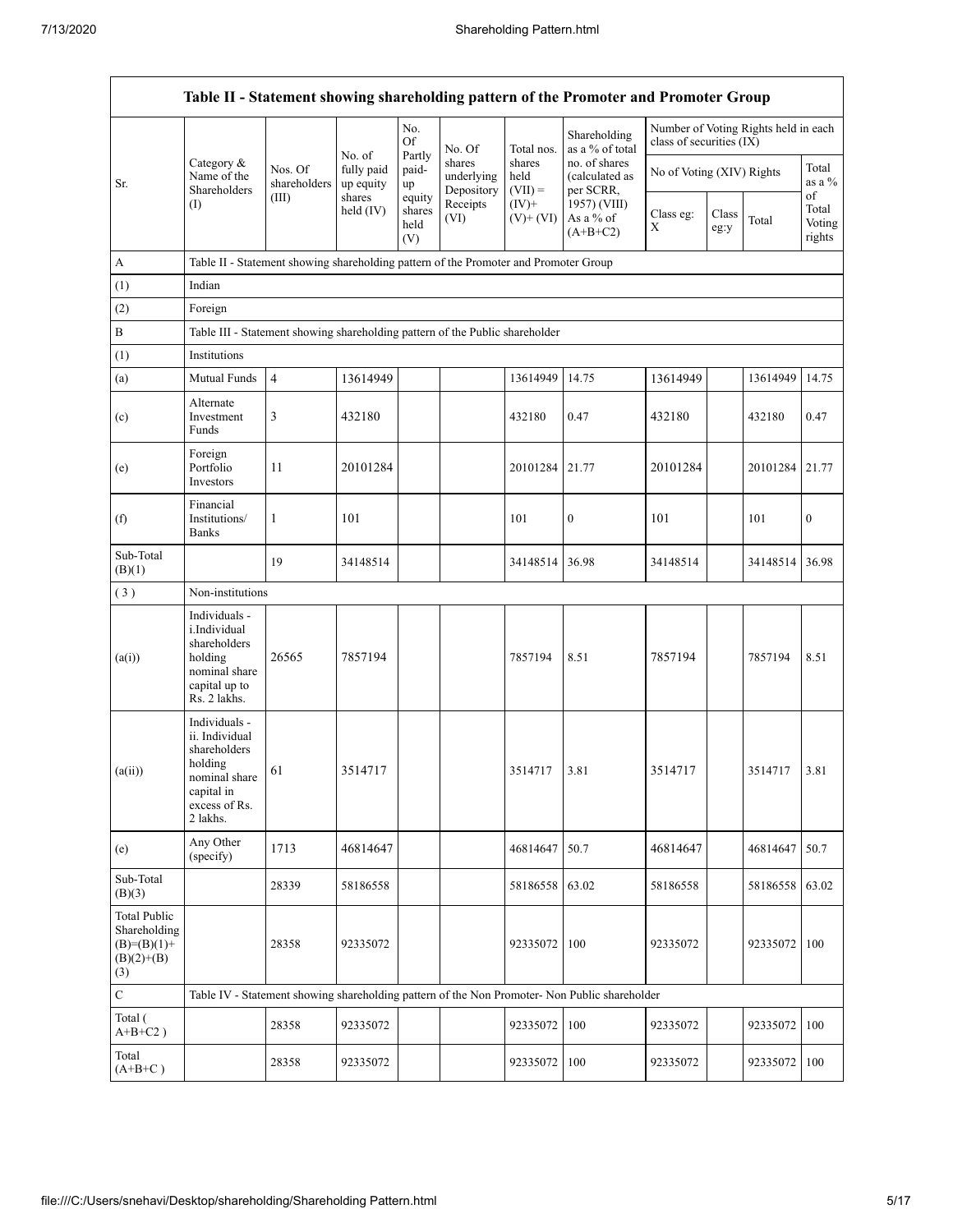Г

| Table II - Statement showing shareholding pattern of the Promoter and Promoter Group |                                                                                               |                                                                                      |                                                              |                                                                                     |  |                                                  |            |                                                                        |                                       |  |  |  |
|--------------------------------------------------------------------------------------|-----------------------------------------------------------------------------------------------|--------------------------------------------------------------------------------------|--------------------------------------------------------------|-------------------------------------------------------------------------------------|--|--------------------------------------------------|------------|------------------------------------------------------------------------|---------------------------------------|--|--|--|
| Sr.                                                                                  | No. Of<br><b>Shares</b><br>Underlying                                                         | No. of<br><b>Shares</b><br>Underlying                                                | No. Of Shares<br>Underlying<br>Outstanding                   | Shareholding, as a %<br>assuming full conversion of<br>convertible securities (as a |  | Number of<br>Locked in<br>shares (XII)           |            | Number of<br>Shares<br>pledged or<br>otherwise<br>encumbered<br>(XIII) | Number of<br>equity shares<br>held in |  |  |  |
|                                                                                      | Outstanding<br>Outstanding<br>convertible<br>Warrants<br>securities<br>$(X_i)$<br>(X)         |                                                                                      | convertible<br>securities and No.<br>Of Warrants (Xi)<br>(a) | percentage of diluted share<br>capital) $(XI) = (VII)+(X)$ As a<br>% of $(A+B+C2)$  |  | As a<br>$%$ of<br>total<br>Shares<br>held<br>(b) | No.<br>(a) | As a<br>$%$ of<br>total<br><b>Shares</b><br>held<br>(b)                | dematerialized<br>form $(XIV)$        |  |  |  |
| A                                                                                    |                                                                                               | Table II - Statement showing shareholding pattern of the Promoter and Promoter Group |                                                              |                                                                                     |  |                                                  |            |                                                                        |                                       |  |  |  |
| (1)                                                                                  | Indian                                                                                        |                                                                                      |                                                              |                                                                                     |  |                                                  |            |                                                                        |                                       |  |  |  |
| (2)                                                                                  | Foreign                                                                                       |                                                                                      |                                                              |                                                                                     |  |                                                  |            |                                                                        |                                       |  |  |  |
| $\, {\bf B}$                                                                         |                                                                                               |                                                                                      |                                                              | Table III - Statement showing shareholding pattern of the Public shareholder        |  |                                                  |            |                                                                        |                                       |  |  |  |
| (1)                                                                                  | Institutions                                                                                  |                                                                                      |                                                              |                                                                                     |  |                                                  |            |                                                                        |                                       |  |  |  |
| (a)                                                                                  |                                                                                               |                                                                                      |                                                              | 14.75                                                                               |  |                                                  |            |                                                                        | 13614949                              |  |  |  |
| (c)                                                                                  |                                                                                               |                                                                                      |                                                              | 0.47                                                                                |  |                                                  |            |                                                                        | 432180                                |  |  |  |
| (e)                                                                                  |                                                                                               |                                                                                      |                                                              | 21.77                                                                               |  |                                                  |            |                                                                        | 20101284                              |  |  |  |
| (f)                                                                                  |                                                                                               |                                                                                      |                                                              | $\boldsymbol{0}$                                                                    |  |                                                  |            |                                                                        | 101                                   |  |  |  |
| Sub-Total<br>(B)(1)                                                                  |                                                                                               |                                                                                      |                                                              | 36.98                                                                               |  |                                                  |            |                                                                        | 34148514                              |  |  |  |
| (3)                                                                                  | Non-institutions                                                                              |                                                                                      |                                                              |                                                                                     |  |                                                  |            |                                                                        |                                       |  |  |  |
| (a(i))                                                                               |                                                                                               |                                                                                      |                                                              | 8.51                                                                                |  |                                                  |            |                                                                        | 7651894                               |  |  |  |
| (a(ii))                                                                              |                                                                                               |                                                                                      |                                                              | 3.81                                                                                |  |                                                  |            |                                                                        | 3477967                               |  |  |  |
| (e)                                                                                  |                                                                                               |                                                                                      |                                                              | 50.7                                                                                |  |                                                  |            |                                                                        | 46689393                              |  |  |  |
| Sub-Total<br>(B)(3)                                                                  |                                                                                               |                                                                                      |                                                              | 63.02                                                                               |  |                                                  |            |                                                                        | 57819254                              |  |  |  |
| <b>Total Public</b><br>Shareholding<br>$(B)=(B)(1)+$<br>$(B)(2)+(B)$<br>(3)          |                                                                                               |                                                                                      |                                                              | 100                                                                                 |  |                                                  |            |                                                                        | 91967768                              |  |  |  |
| $\mathbf C$                                                                          | Table IV - Statement showing shareholding pattern of the Non Promoter- Non Public shareholder |                                                                                      |                                                              |                                                                                     |  |                                                  |            |                                                                        |                                       |  |  |  |
| Total (<br>$A+B+C2$ )                                                                |                                                                                               |                                                                                      |                                                              | 100                                                                                 |  |                                                  |            |                                                                        | 91967768                              |  |  |  |
| Total<br>$(A+B+C)$                                                                   |                                                                                               |                                                                                      |                                                              | 100                                                                                 |  |                                                  |            |                                                                        | 91967768                              |  |  |  |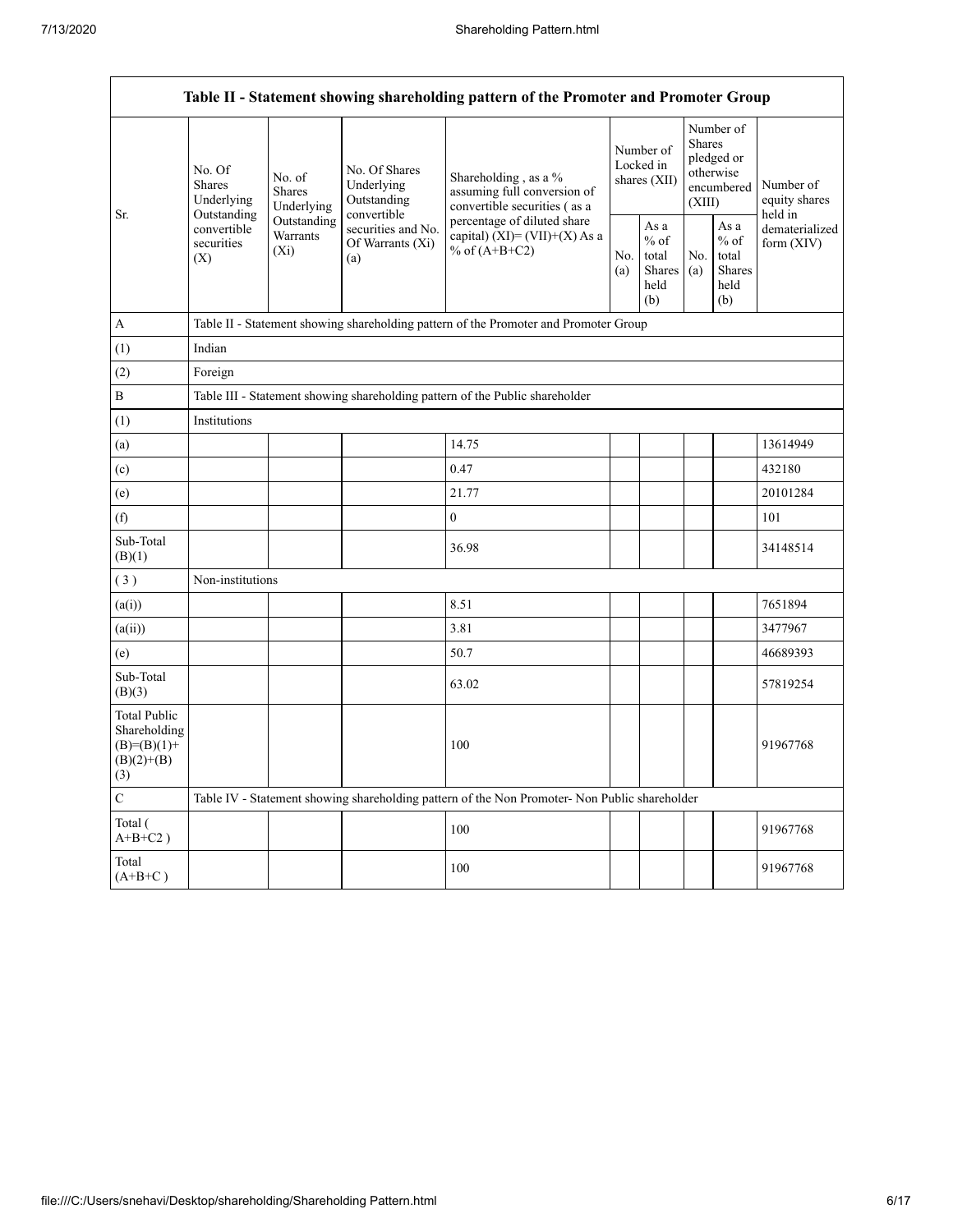|                                                                                                                                                                                      |                                                                       | <b>Mutual Funds</b>                                                 |                                                                                              |                                       |                             |
|--------------------------------------------------------------------------------------------------------------------------------------------------------------------------------------|-----------------------------------------------------------------------|---------------------------------------------------------------------|----------------------------------------------------------------------------------------------|---------------------------------------|-----------------------------|
| Searial No.                                                                                                                                                                          | 1                                                                     | $\overline{c}$                                                      | $\overline{3}$                                                                               | $\overline{4}$                        |                             |
| Name of the<br>Shareholders (I)                                                                                                                                                      | Reliance Capital Trustee<br>Co Ltd-A/C Nippon<br>India Small Cap Fund | HDFC Trustee Company<br>Ltd. A/C HDFC Capital<br>Builder Value Fund | Aditya Birla Sun Life Trustee<br>Private Limited A/C Aditya Birla<br>Sun Life Small Cap Fund | <b>IDFC</b><br>Infrastructure<br>Fund | Click<br>here to go<br>back |
| PAN (II)                                                                                                                                                                             | AAATR0090B                                                            | AAATH1809A                                                          | AAATB0102C                                                                                   | AAETS9556K                            | Total                       |
| No. of fully paid<br>up equity shares<br>held (IV)                                                                                                                                   | 8026928                                                               | 3014824                                                             | 1430730                                                                                      | 1142467                               | 13614949                    |
| No. Of Partly paid-<br>up equity shares<br>held(V)                                                                                                                                   |                                                                       |                                                                     |                                                                                              |                                       |                             |
| No. Of shares<br>underlying<br>Depository<br>Receipts (VI)                                                                                                                           |                                                                       |                                                                     |                                                                                              |                                       |                             |
| Total nos. shares<br>held $(VII) = (IV) +$<br>$(V)$ + $(VI)$                                                                                                                         | 8026928                                                               | 3014824                                                             | 1430730                                                                                      | 1142467                               | 13614949                    |
| Shareholding as a<br>% of total no. of<br>shares (calculated<br>as per SCRR,<br>1957) (VIII) As a<br>% of $(A+B+C2)$                                                                 | 8.69                                                                  | 3.27                                                                | 1.55                                                                                         | 1.24                                  | 14.75                       |
|                                                                                                                                                                                      | Number of Voting Rights held in each class of securities (IX)         |                                                                     |                                                                                              |                                       |                             |
| Class eg: X                                                                                                                                                                          | 8026928                                                               | 3014824                                                             | 1430730                                                                                      | 1142467                               | 13614949                    |
| Class eg:y                                                                                                                                                                           |                                                                       |                                                                     |                                                                                              |                                       |                             |
| Total                                                                                                                                                                                | 8026928                                                               | 3014824                                                             | 1430730                                                                                      | 1142467                               | 13614949                    |
| Total as a % of<br>Total Voting rights                                                                                                                                               | 8.69                                                                  | 3.27                                                                | 1.55                                                                                         | 1.24                                  | 14.75                       |
| No. Of Shares<br>Underlying<br>Outstanding<br>convertible<br>securities (X)                                                                                                          |                                                                       |                                                                     |                                                                                              |                                       |                             |
| No. of Shares<br>Underlying<br>Outstanding<br>Warrants (Xi)                                                                                                                          |                                                                       |                                                                     |                                                                                              |                                       |                             |
| No. Of Shares<br>Underlying<br>Outstanding<br>convertible<br>securities and No.<br>Of Warrants (Xi)<br>(a)                                                                           |                                                                       |                                                                     |                                                                                              |                                       |                             |
| Shareholding, as a<br>% assuming full<br>conversion of<br>convertible<br>securities (as a<br>percentage of<br>diluted share<br>capital) (XI)=<br>$(VII)+(X)$ As a %<br>of $(A+B+C2)$ | 8.69                                                                  | 3.27                                                                | 1.55                                                                                         | 1.24                                  | 14.75                       |
| Number of Locked in shares (XII)                                                                                                                                                     |                                                                       |                                                                     |                                                                                              |                                       |                             |
| No. (a)                                                                                                                                                                              |                                                                       |                                                                     |                                                                                              |                                       |                             |
| As a % of total<br>Shares held (b)                                                                                                                                                   |                                                                       |                                                                     |                                                                                              |                                       |                             |
| Number of equity<br>shares held in                                                                                                                                                   | 8026928                                                               | 3014824                                                             | 1430730                                                                                      | 1142467                               | 13614949                    |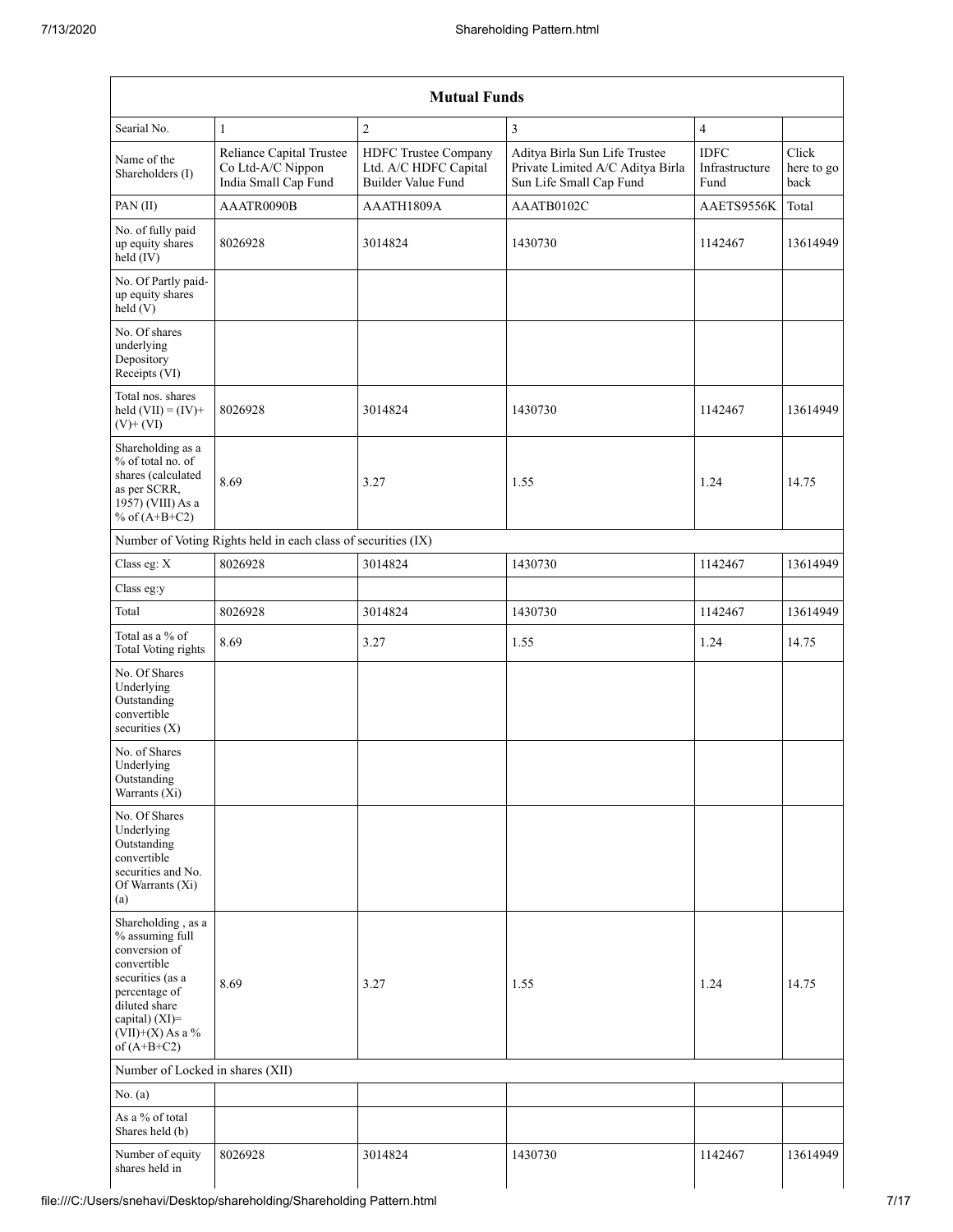| dematerialized<br>form $(XIV)$  |  |  |  |  |  |  |  |  |  |
|---------------------------------|--|--|--|--|--|--|--|--|--|
| Reason for not providing PAN    |  |  |  |  |  |  |  |  |  |
| Reason for not<br>providing PAN |  |  |  |  |  |  |  |  |  |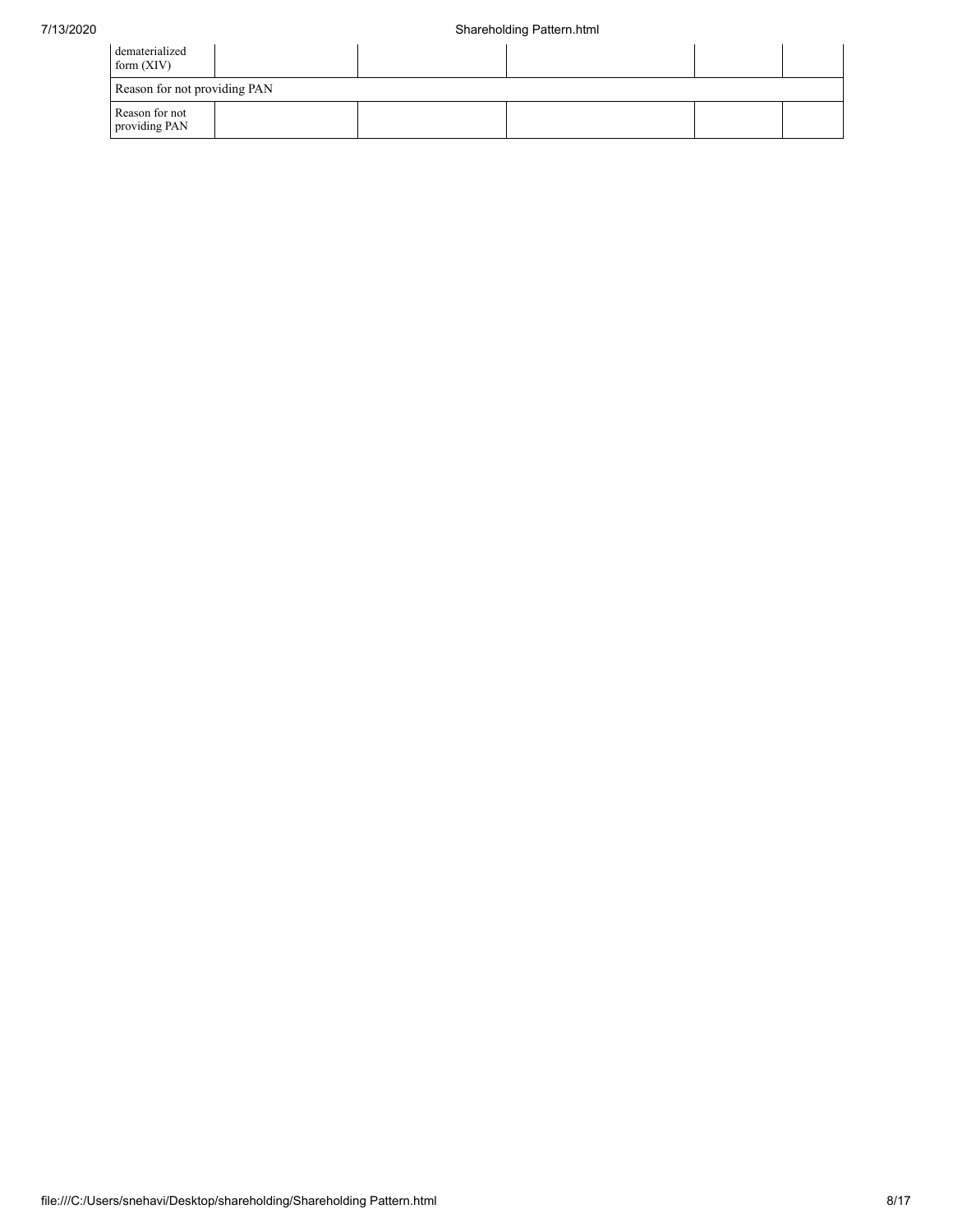| <b>Foreign Portfolio Investors</b>                                                                                                                                                   |                                             |                                                               |                                             |                                               |                                                 |                             |  |  |  |  |  |  |
|--------------------------------------------------------------------------------------------------------------------------------------------------------------------------------------|---------------------------------------------|---------------------------------------------------------------|---------------------------------------------|-----------------------------------------------|-------------------------------------------------|-----------------------------|--|--|--|--|--|--|
| Searial No.                                                                                                                                                                          | $\mathbf{1}$                                | $\overline{c}$                                                | 3                                           | $\overline{4}$                                | 5                                               |                             |  |  |  |  |  |  |
| Name of the<br>Shareholders (I)                                                                                                                                                      | East Bridge<br>Capital Master<br>Fund I Ltd | Consilium Extended<br>Opportunities Fund<br>L.P.              | Kuwait Investment<br>Authority Fund<br>F238 | East Bridge Capital<br>Master Fund<br>Limited | Legato Capital<br>Management<br>Investments LIC | Click<br>here to go<br>back |  |  |  |  |  |  |
| PAN (II)                                                                                                                                                                             | AAECE8814F                                  | AANFC8569P                                                    | AAATK3858Q                                  | AACCE9888M                                    | AACCL9875D                                      | Total                       |  |  |  |  |  |  |
| No. of fully paid<br>up equity shares<br>held (IV)                                                                                                                                   | 4793508                                     | 4689762                                                       | 4174921                                     | 3599997                                       | 955112                                          | 18213300                    |  |  |  |  |  |  |
| No. Of Partly paid-<br>up equity shares<br>held(V)                                                                                                                                   |                                             |                                                               |                                             |                                               |                                                 |                             |  |  |  |  |  |  |
| No. Of shares<br>underlying<br>Depository<br>Receipts (VI)                                                                                                                           |                                             |                                                               |                                             |                                               |                                                 |                             |  |  |  |  |  |  |
| Total nos. shares<br>held $(VII) = (IV) +$<br>$(V)$ + $(VI)$                                                                                                                         | 4793508                                     | 4689762                                                       | 4174921                                     | 3599997                                       | 955112                                          | 18213300                    |  |  |  |  |  |  |
| Shareholding as a<br>% of total no. of<br>shares (calculated<br>as per SCRR,<br>1957) (VIII) As a<br>% of $(A+B+C2)$                                                                 | 5.19                                        | 5.08                                                          | 4.52                                        | 3.9                                           | 1.03                                            | 19.73                       |  |  |  |  |  |  |
|                                                                                                                                                                                      |                                             | Number of Voting Rights held in each class of securities (IX) |                                             |                                               |                                                 |                             |  |  |  |  |  |  |
| Class eg: X                                                                                                                                                                          | 4793508                                     | 4689762                                                       | 4174921                                     | 3599997                                       | 955112                                          | 18213300                    |  |  |  |  |  |  |
| Class eg:y                                                                                                                                                                           |                                             |                                                               |                                             |                                               |                                                 |                             |  |  |  |  |  |  |
| Total                                                                                                                                                                                | 4793508                                     | 4689762                                                       | 4174921                                     | 3599997                                       | 955112                                          | 18213300                    |  |  |  |  |  |  |
| Total as a % of<br><b>Total Voting rights</b>                                                                                                                                        | 5.19                                        | 5.08                                                          | 4.52                                        | 3.9                                           | 1.03                                            | 19.73                       |  |  |  |  |  |  |
| No. Of Shares<br>Underlying<br>Outstanding<br>convertible<br>securities (X)                                                                                                          |                                             |                                                               |                                             |                                               |                                                 |                             |  |  |  |  |  |  |
| No. of Shares<br>Underlying<br>Outstanding<br>Warrants (Xi)                                                                                                                          |                                             |                                                               |                                             |                                               |                                                 |                             |  |  |  |  |  |  |
| No. Of Shares<br>Underlying<br>Outstanding<br>convertible<br>securities and No.<br>Of Warrants (Xi)<br>(a)                                                                           |                                             |                                                               |                                             |                                               |                                                 |                             |  |  |  |  |  |  |
| Shareholding, as a<br>% assuming full<br>conversion of<br>convertible<br>securities (as a<br>percentage of<br>diluted share<br>capital) (XI)=<br>$(VII)+(X)$ As a %<br>of $(A+B+C2)$ | 5.19                                        | 5.08                                                          | 4.52                                        | 3.9                                           | 1.03                                            | 19.73                       |  |  |  |  |  |  |
| Number of Locked in shares (XII)                                                                                                                                                     |                                             |                                                               |                                             |                                               |                                                 |                             |  |  |  |  |  |  |
| No. (a)                                                                                                                                                                              |                                             |                                                               |                                             |                                               |                                                 |                             |  |  |  |  |  |  |
| As a % of total<br>Shares held (b)                                                                                                                                                   |                                             |                                                               |                                             |                                               |                                                 |                             |  |  |  |  |  |  |
| Number of equity<br>shares held in                                                                                                                                                   | 4793508                                     | 4689762                                                       | 4174921                                     | 3599997                                       | 955112                                          | 18213300                    |  |  |  |  |  |  |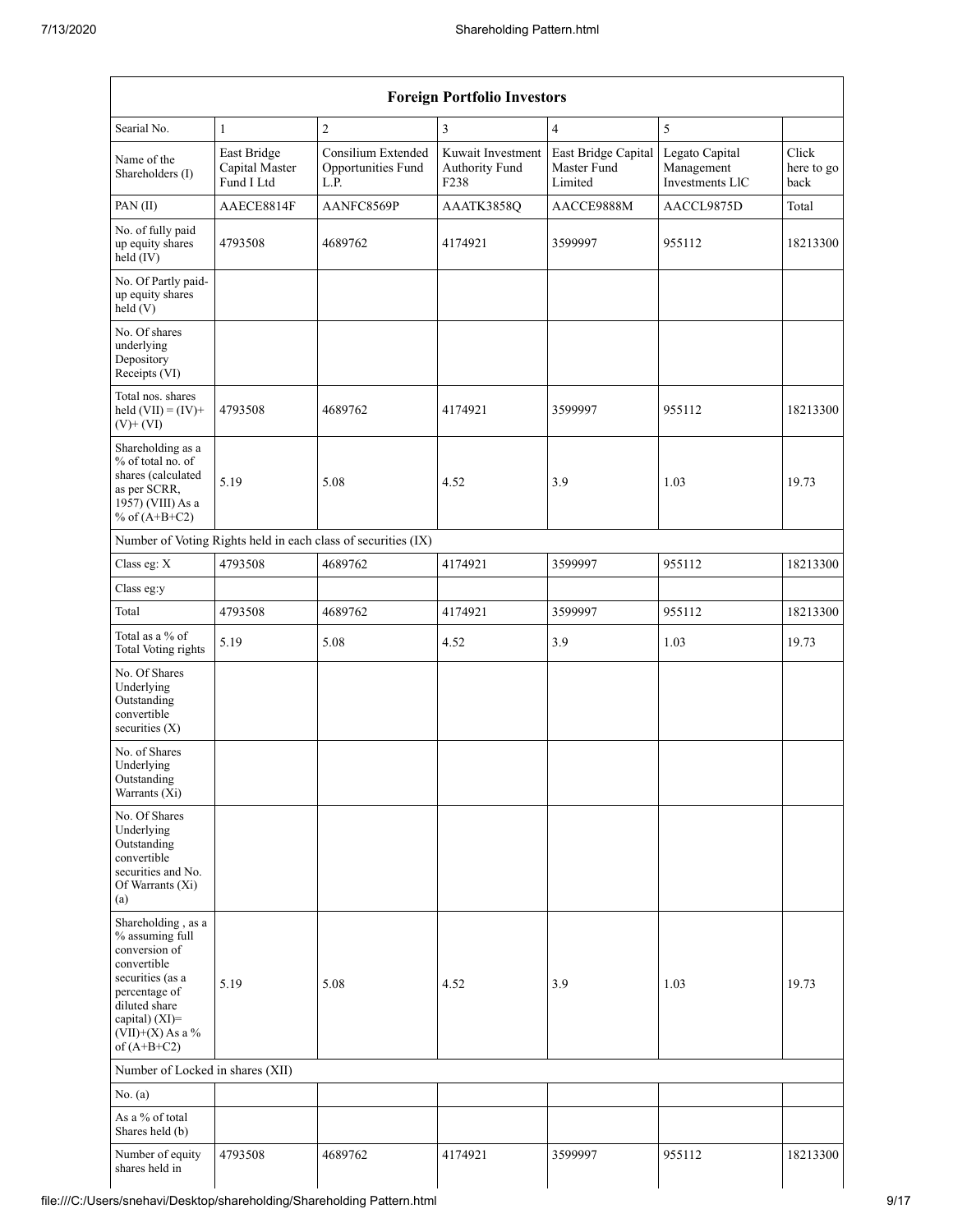| dematerialized<br>form $(XIV)$  |  |  |  |  |  |  |  |  |  |  |
|---------------------------------|--|--|--|--|--|--|--|--|--|--|
| Reason for not providing PAN    |  |  |  |  |  |  |  |  |  |  |
| Reason for not<br>providing PAN |  |  |  |  |  |  |  |  |  |  |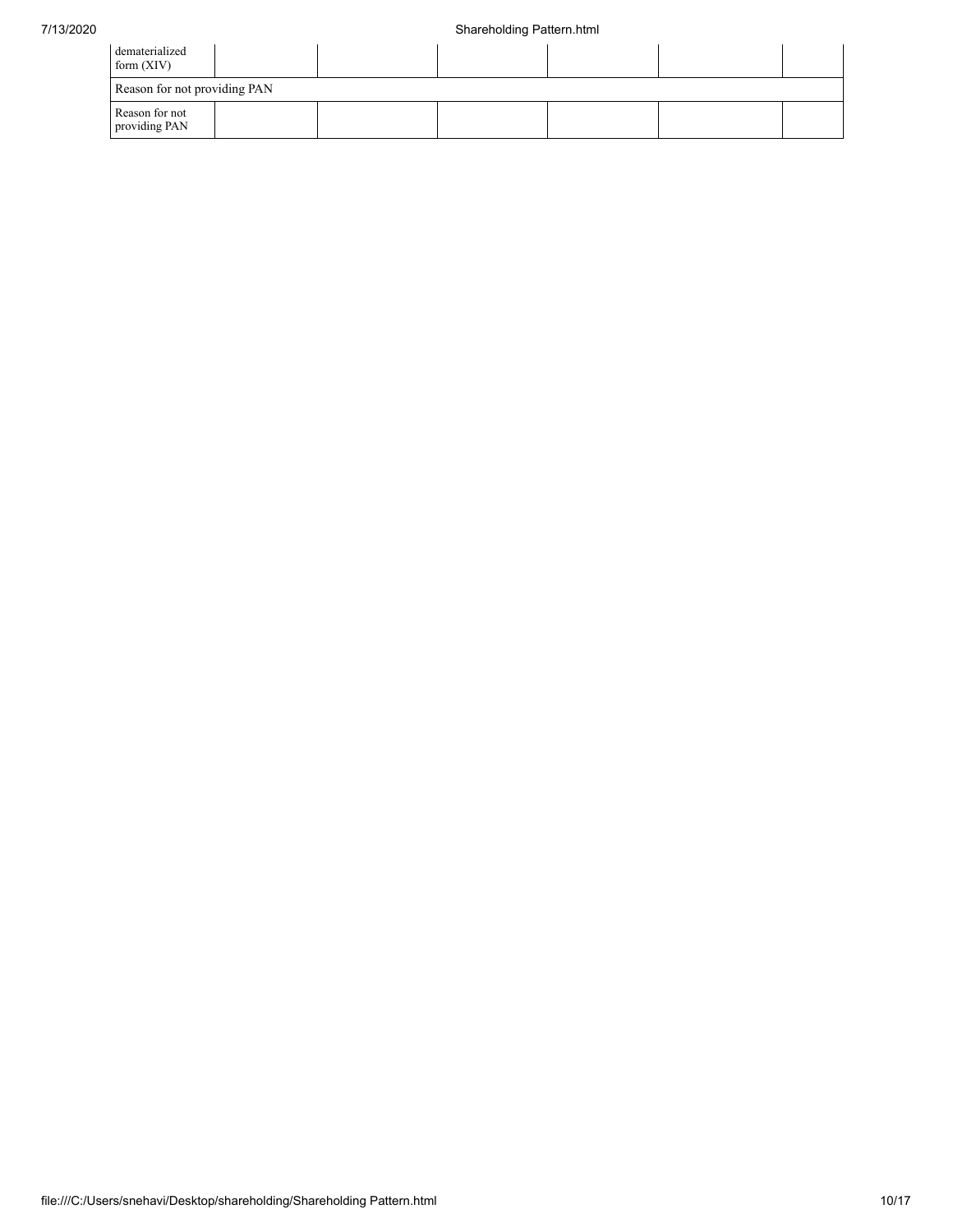| Any Other (specify)                                                                                                                                                                  |                            |                                                               |                     |                                        |                                              |           |                                              |  |  |  |  |  |  |
|--------------------------------------------------------------------------------------------------------------------------------------------------------------------------------------|----------------------------|---------------------------------------------------------------|---------------------|----------------------------------------|----------------------------------------------|-----------|----------------------------------------------|--|--|--|--|--|--|
| Searial No.                                                                                                                                                                          | $\mathbf{1}$               | $\sqrt{2}$                                                    | 3                   | $\overline{4}$                         | 5                                            | 6         | $\boldsymbol{7}$                             |  |  |  |  |  |  |
| Category                                                                                                                                                                             | <b>Bodies</b><br>Corporate | <b>Bodies Corporate</b>                                       | Clearing<br>Members | Director or<br>Director's<br>Relatives | Director or Director's<br>Relatives          | Employees | Employees                                    |  |  |  |  |  |  |
| Category / More<br>than 1 percentage                                                                                                                                                 | Category                   | More than 1<br>percentage of<br>shareholding                  | Category            | Category                               | More than 1<br>percentage of<br>shareholding | Category  | More than 1<br>percentage of<br>shareholding |  |  |  |  |  |  |
| Name of the<br>Shareholders (I)                                                                                                                                                      |                            | Kedia Securities<br>Private Limited                           |                     |                                        | Sanjay Nayak                                 |           | Kumar <sub>N</sub><br>Sivarajan              |  |  |  |  |  |  |
| PAN (II)                                                                                                                                                                             |                            | AAACK1834H                                                    |                     |                                        | AAAPN0409J                                   |           | AIFPS1823E                                   |  |  |  |  |  |  |
| No. of the<br>Shareholders (I)                                                                                                                                                       | 173                        | 1                                                             | 67                  | 3                                      | $\mathbf{1}$                                 | 397       | 1                                            |  |  |  |  |  |  |
| No. of fully paid<br>up equity shares<br>held (IV)                                                                                                                                   | 2822501                    | 1400000                                                       | 214232              | 3540862                                | 2700529                                      | 5920426   | 1641880                                      |  |  |  |  |  |  |
| No. Of Partly paid-<br>up equity shares<br>held(V)                                                                                                                                   |                            |                                                               |                     |                                        |                                              |           |                                              |  |  |  |  |  |  |
| No. Of shares<br>underlying<br>Depository<br>Receipts (VI)                                                                                                                           |                            |                                                               |                     |                                        |                                              |           |                                              |  |  |  |  |  |  |
| Total nos. shares<br>held $(VII) = (IV) +$<br>$(V)$ + $(VI)$                                                                                                                         | 2822501                    | 1400000                                                       | 214232              | 3540862                                | 2700529                                      | 5920426   | 1641880                                      |  |  |  |  |  |  |
| Shareholding as a<br>% of total no. of<br>shares (calculated<br>as per SCRR,<br>1957) (VIII) As a<br>% of $(A+B+C2)$                                                                 | 3.06                       | 1.52                                                          | 0.23                | 3.83                                   | 2.92                                         | 6.41      | 1.78                                         |  |  |  |  |  |  |
|                                                                                                                                                                                      |                            | Number of Voting Rights held in each class of securities (IX) |                     |                                        |                                              |           |                                              |  |  |  |  |  |  |
| Class eg: X                                                                                                                                                                          | 2822501                    | 1400000                                                       | 214232              | 3540862                                | 2700529                                      | 5920426   | 1641880                                      |  |  |  |  |  |  |
| Class eg:y                                                                                                                                                                           |                            |                                                               |                     |                                        |                                              |           |                                              |  |  |  |  |  |  |
| Total                                                                                                                                                                                | 2822501                    | 1400000                                                       | 214232              | 3540862                                | 2700529                                      | 5920426   | 1641880                                      |  |  |  |  |  |  |
| Total as a % of<br>Total Voting rights                                                                                                                                               | 3.06                       | 1.52                                                          | 0.23                | 3.83                                   | 2.92                                         | 6.41      | 1.78                                         |  |  |  |  |  |  |
| No. Of Shares<br>Underlying<br>Outstanding<br>convertible<br>securities $(X)$                                                                                                        |                            |                                                               |                     |                                        |                                              |           |                                              |  |  |  |  |  |  |
| No. of Shares<br>Underlying<br>Outstanding<br>Warrants $(X_i)$                                                                                                                       |                            |                                                               |                     |                                        |                                              |           |                                              |  |  |  |  |  |  |
| No. Of Shares<br>Underlying<br>Outstanding<br>convertible<br>securities and No.<br>Of Warrants (Xi)<br>(a)                                                                           |                            |                                                               |                     |                                        |                                              |           |                                              |  |  |  |  |  |  |
| Shareholding, as a<br>% assuming full<br>conversion of<br>convertible<br>securities (as a<br>percentage of<br>diluted share<br>capital) (XI)=<br>$(VII)+(X)$ As a %<br>of $(A+B+C2)$ | 3.06                       | 1.52                                                          | 0.23                | 3.83                                   | 2.92                                         | 6.41      | 1.78                                         |  |  |  |  |  |  |

file:///C:/Users/snehavi/Desktop/shareholding/Shareholding Pattern.html 11/17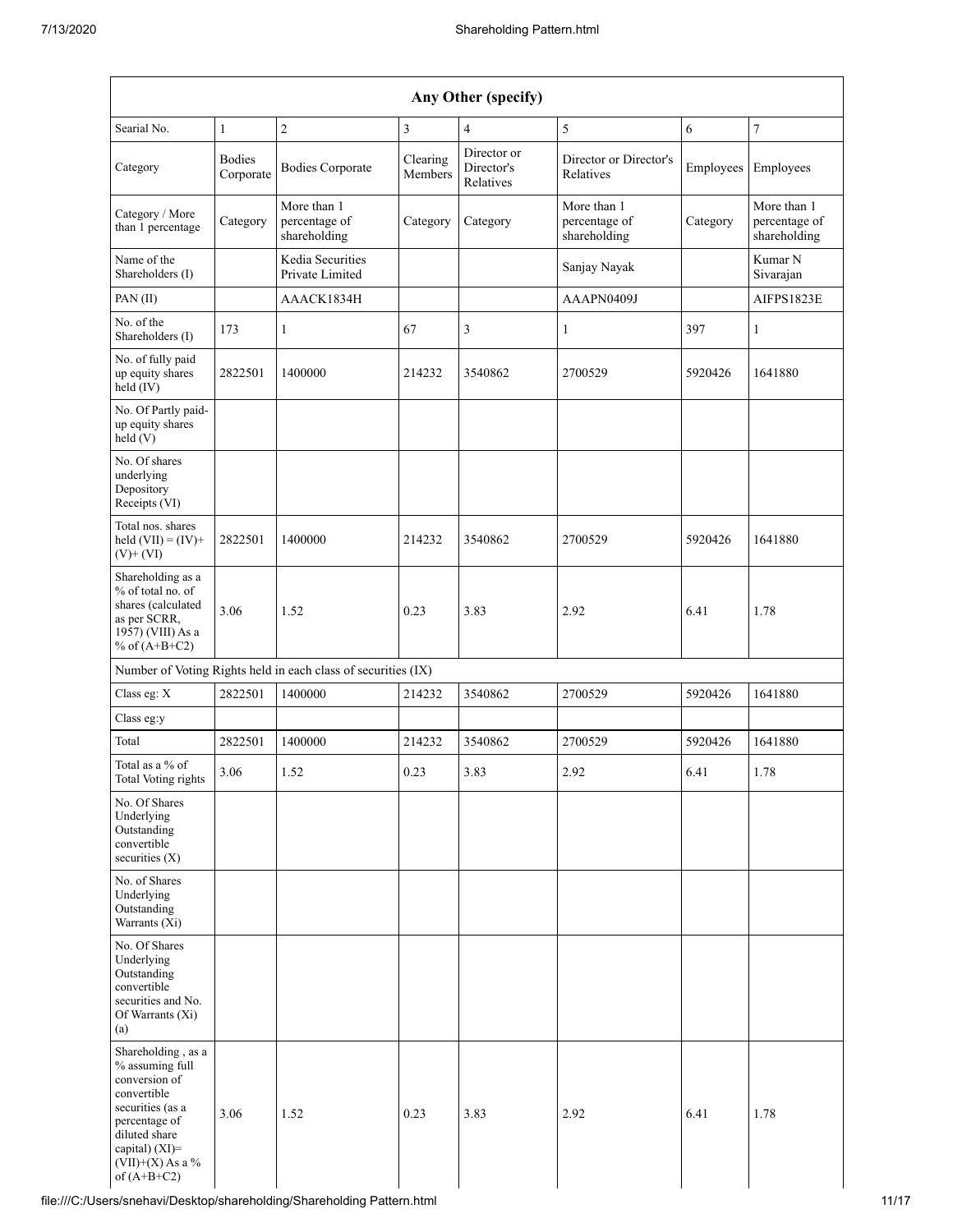|                                                                      | Number of Locked in shares (XII) |         |        |         |         |         |         |  |  |  |  |  |
|----------------------------------------------------------------------|----------------------------------|---------|--------|---------|---------|---------|---------|--|--|--|--|--|
| No. $(a)$                                                            |                                  |         |        |         |         |         |         |  |  |  |  |  |
| As a % of total<br>Shares held (b)                                   |                                  |         |        |         |         |         |         |  |  |  |  |  |
| Number of equity<br>shares held in<br>dematerialized<br>form $(XIV)$ | 2822501                          | 1400000 | 214232 | 3540862 | 2700529 | 5920351 | 1641880 |  |  |  |  |  |
| Reason for not providing PAN                                         |                                  |         |        |         |         |         |         |  |  |  |  |  |
| Reason for not<br>providing PAN                                      |                                  |         |        |         |         |         |         |  |  |  |  |  |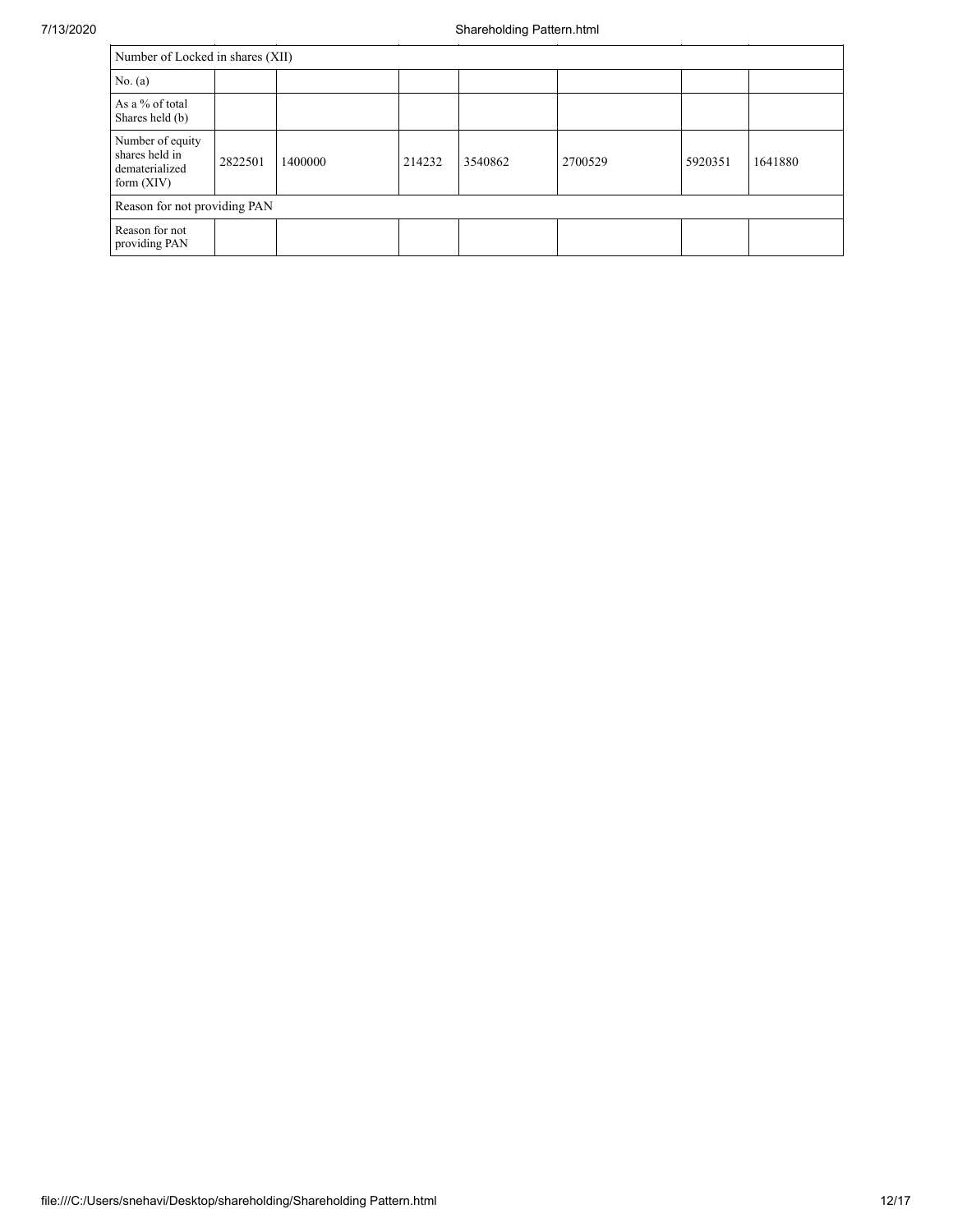| Any Other (specify)                                                                                                                                                                  |             |                              |                      |                                              |                                              |                                              |               |
|--------------------------------------------------------------------------------------------------------------------------------------------------------------------------------------|-------------|------------------------------|----------------------|----------------------------------------------|----------------------------------------------|----------------------------------------------|---------------|
| Searial No.                                                                                                                                                                          | $\,$ 8 $\,$ | 9                            | 10                   | 11                                           | 12                                           | 13                                           | 14            |
| Category                                                                                                                                                                             | <b>HUF</b>  | Non-Resident<br>Indian (NRI) | Others               | Others                                       | Others                                       | Others                                       | <b>Trusts</b> |
| Category / More<br>than 1 percentage                                                                                                                                                 | Category    | Category                     | Category             | More than 1<br>percentage of<br>shareholding | More than 1<br>percentage of<br>shareholding | More than 1<br>percentage of<br>shareholding | Category      |
| Name of the<br>Shareholders (I)                                                                                                                                                      |             |                              | Foreign<br>Companies | Cascade Capital<br>Management<br>Mauritius   | Samena Spectrum<br>Co                        | Mayfield XII,<br>Mauritius                   |               |
| PAN (II)                                                                                                                                                                             |             |                              |                      | AAGCC7235A                                   | AAXCS0197E                                   | AAFCM0300F                                   |               |
| No. of the<br>Shareholders (I)                                                                                                                                                       | 631         | 436                          | 4                    | $\mathbf{1}$                                 | 1                                            | 1                                            | $\sqrt{2}$    |
| No. of fully paid<br>up equity shares<br>held (IV)                                                                                                                                   | 296949      | 732020                       | 33191276             | 16513184                                     | 9441649                                      | 7106628                                      | 96381         |
| No. Of Partly paid-<br>up equity shares<br>held(V)                                                                                                                                   |             |                              |                      |                                              |                                              |                                              |               |
| No. Of shares<br>underlying<br>Depository<br>Receipts (VI)                                                                                                                           |             |                              |                      |                                              |                                              |                                              |               |
| Total nos. shares<br>held $(VII) = (IV) +$<br>$(V)$ + $(VI)$                                                                                                                         | 296949      | 732020                       | 33191276             | 16513184                                     | 9441649                                      | 7106628                                      | 96381         |
| Shareholding as a<br>% of total no. of<br>shares (calculated<br>as per SCRR,<br>1957) (VIII) As a<br>% of $(A+B+C2)$                                                                 | 0.32        | 0.79                         | 35.95                | 17.88                                        | 10.23                                        | 7.7                                          | 0.1           |
| Number of Voting Rights held in each class of securities (IX)                                                                                                                        |             |                              |                      |                                              |                                              |                                              |               |
| Class eg: X                                                                                                                                                                          | 296949      | 732020                       | 33191276             | 16513184                                     | 9441649                                      | 7106628                                      | 96381         |
| Class eg:y                                                                                                                                                                           |             |                              |                      |                                              |                                              |                                              |               |
| Total                                                                                                                                                                                | 296949      | 732020                       | 33191276             | 16513184                                     | 9441649                                      | 7106628                                      | 96381         |
| Total as a % of<br>Total Voting rights                                                                                                                                               | 0.32        | 0.79                         | 35.95                | 17.88                                        | 10.23                                        | 7.7                                          | 0.1           |
| No. Of Shares<br>Underlying<br>Outstanding<br>convertible<br>securities $(X)$                                                                                                        |             |                              |                      |                                              |                                              |                                              |               |
| No. of Shares<br>Underlying<br>Outstanding<br>Warrants (Xi)                                                                                                                          |             |                              |                      |                                              |                                              |                                              |               |
| No. Of Shares<br>Underlying<br>Outstanding<br>convertible<br>securities and No.<br>Of Warrants (Xi)<br>(a)                                                                           |             |                              |                      |                                              |                                              |                                              |               |
| Shareholding, as a<br>% assuming full<br>conversion of<br>convertible<br>securities (as a<br>percentage of<br>diluted share<br>capital) (XI)=<br>$(VII)+(X)$ As a %<br>of $(A+B+C2)$ | 0.32        | 0.79                         | 35.95                | 17.88                                        | 10.23                                        | 7.7                                          | 0.1           |

file:///C:/Users/snehavi/Desktop/shareholding/Shareholding Pattern.html 13/17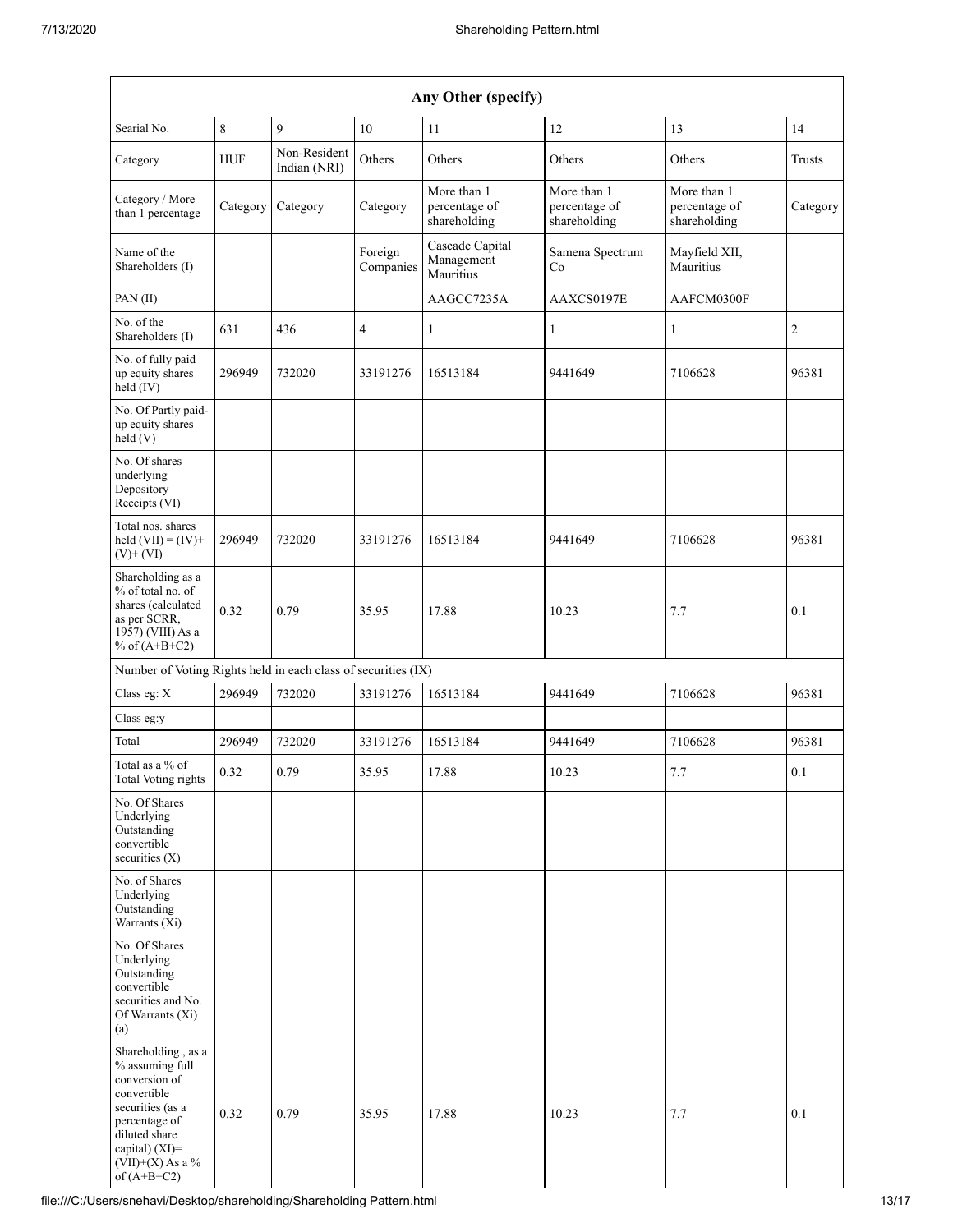| Number of Locked in shares (XII)                                     |        |        |          |          |         |         |   |
|----------------------------------------------------------------------|--------|--------|----------|----------|---------|---------|---|
| No. (a)                                                              |        |        |          |          |         |         |   |
| As a % of total<br>Shares held (b)                                   |        |        |          |          |         |         |   |
| Number of equity<br>shares held in<br>dematerialized<br>form $(XIV)$ | 296949 | 703220 | 33191276 | 16513184 | 9441649 | 7106628 | 2 |
| Reason for not providing PAN                                         |        |        |          |          |         |         |   |
| Reason for not<br>providing PAN                                      |        |        |          |          |         |         |   |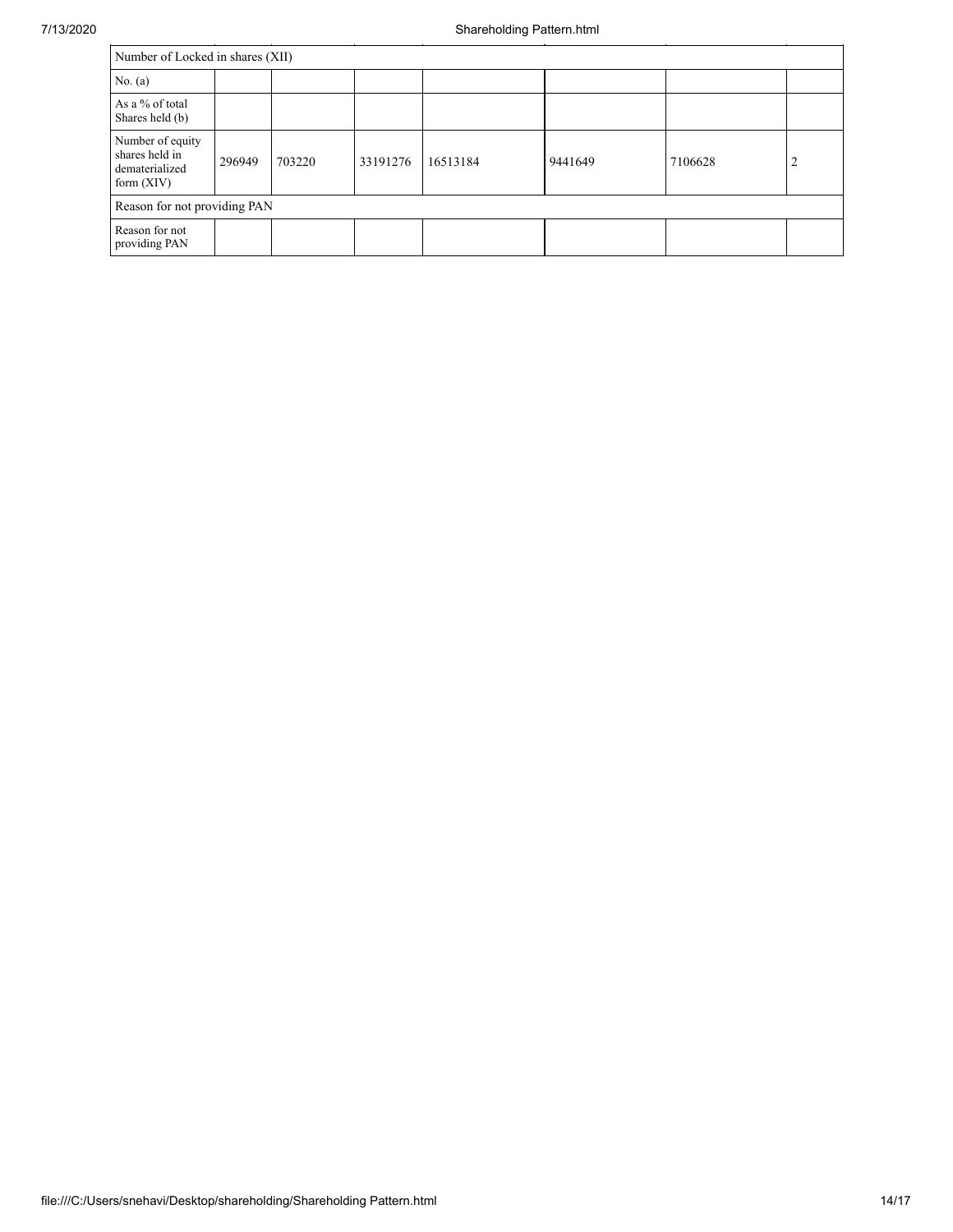| Any Other (specify)                                                                                                                                                                  |                                                               |  |  |  |  |  |
|--------------------------------------------------------------------------------------------------------------------------------------------------------------------------------------|---------------------------------------------------------------|--|--|--|--|--|
| Searial No.                                                                                                                                                                          |                                                               |  |  |  |  |  |
| Category                                                                                                                                                                             |                                                               |  |  |  |  |  |
| Category / More<br>than 1 percentage                                                                                                                                                 |                                                               |  |  |  |  |  |
| Name of the<br>Shareholders (I)                                                                                                                                                      | Click here to go back                                         |  |  |  |  |  |
| PAN(II)                                                                                                                                                                              | Total                                                         |  |  |  |  |  |
| No. of the<br>Shareholders (I)                                                                                                                                                       | 1713                                                          |  |  |  |  |  |
| No. of fully paid<br>up equity shares<br>held (IV)                                                                                                                                   | 46814647                                                      |  |  |  |  |  |
| No. Of Partly paid-<br>up equity shares<br>held(V)                                                                                                                                   |                                                               |  |  |  |  |  |
| No. Of shares<br>underlying<br>Depository<br>Receipts (VI)                                                                                                                           |                                                               |  |  |  |  |  |
| Total nos. shares<br>held $(VII) = (IV) +$<br>$(V)$ + $(VI)$                                                                                                                         | 46814647                                                      |  |  |  |  |  |
| Shareholding as a<br>% of total no. of<br>shares (calculated<br>as per SCRR,<br>1957) (VIII) As a<br>% of $(A+B+C2)$                                                                 | 50.69                                                         |  |  |  |  |  |
|                                                                                                                                                                                      | Number of Voting Rights held in each class of securities (IX) |  |  |  |  |  |
| Class eg: X                                                                                                                                                                          | 46814647                                                      |  |  |  |  |  |
| Class eg:y                                                                                                                                                                           |                                                               |  |  |  |  |  |
| Total                                                                                                                                                                                | 46814647                                                      |  |  |  |  |  |
| Total as a $\%$ of<br>Total Voting rights                                                                                                                                            | 50.69                                                         |  |  |  |  |  |
| No. Of Shares<br>Underlying<br>Outstanding<br>convertible<br>securities $(X)$                                                                                                        |                                                               |  |  |  |  |  |
| No. of Shares<br>Underlying<br>Outstanding<br>Warrants (Xi)                                                                                                                          |                                                               |  |  |  |  |  |
| No. Of Shares<br>Underlying<br>Outstanding<br>convertible<br>securities and No.<br>Of Warrants (Xi)<br>(a)                                                                           |                                                               |  |  |  |  |  |
| Shareholding, as a<br>% assuming full<br>conversion of<br>convertible<br>securities (as a<br>percentage of<br>diluted share<br>capital) (XI)=<br>$(VII)+(X)$ As a %<br>of $(A+B+C2)$ | 50.69                                                         |  |  |  |  |  |
| Number of Locked in shares (XII)                                                                                                                                                     |                                                               |  |  |  |  |  |
| No. $(a)$                                                                                                                                                                            |                                                               |  |  |  |  |  |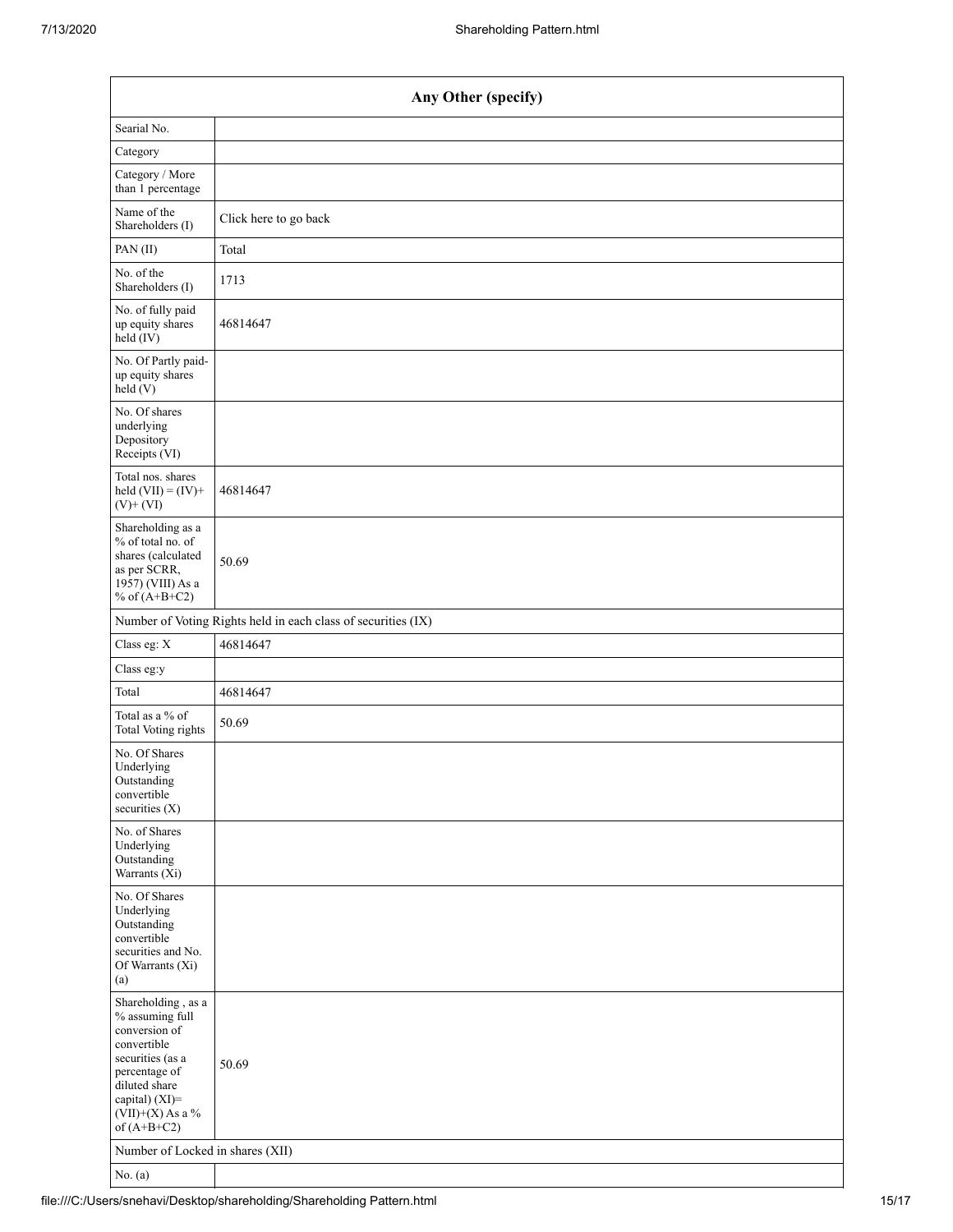| As a % of total<br>Shares held (b)                                   |          |
|----------------------------------------------------------------------|----------|
| Number of equity<br>shares held in<br>dematerialized<br>form $(XIV)$ | 46689393 |
| Reason for not providing PAN                                         |          |
| Reason for not<br>providing PAN                                      |          |